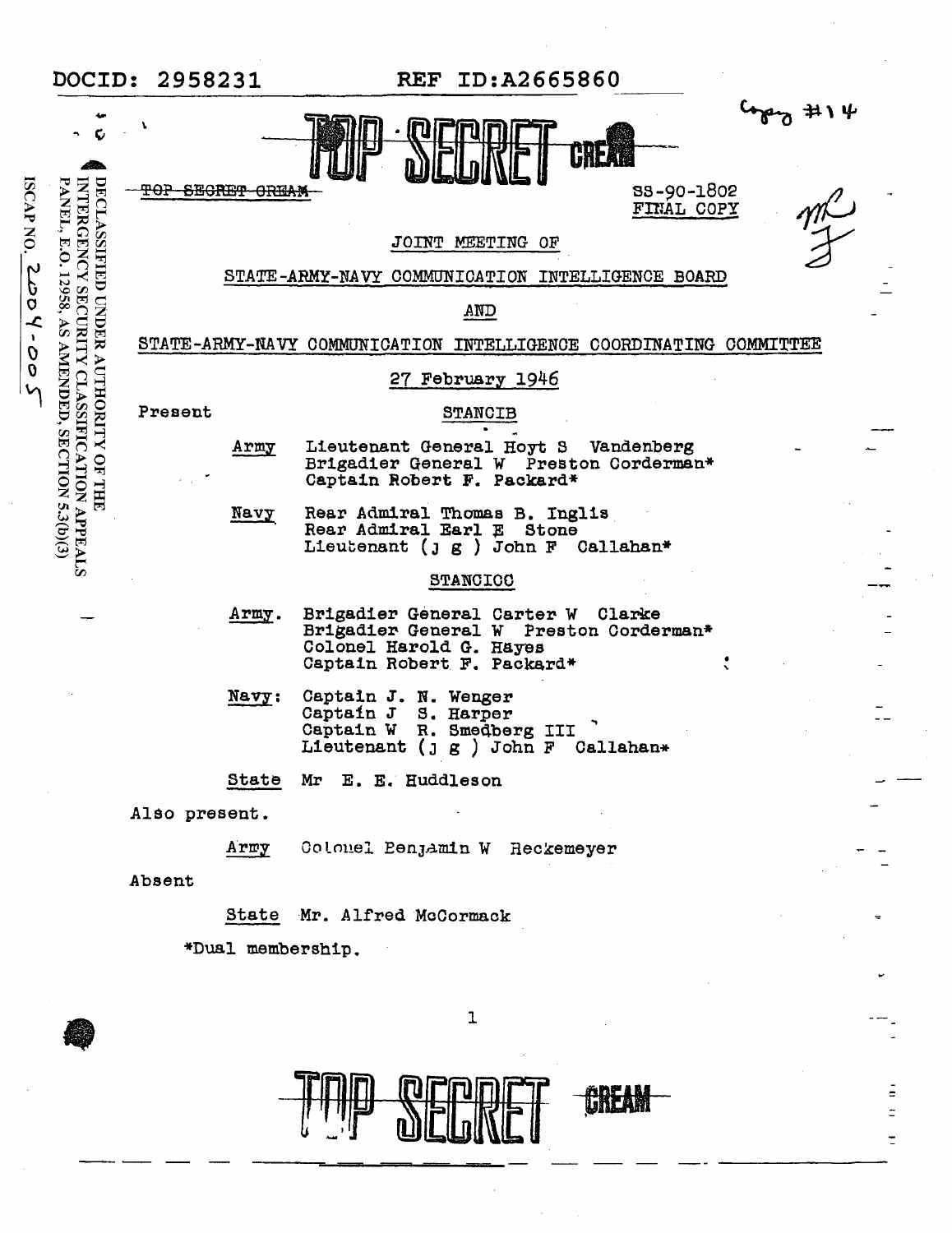**DOCID: 2958231 REF ID:A2665860** 



#### **TOP SECRET OREAM**

A joint meeting of STANCIB-STANCICC was held at 1415 on 27 February 1946 in the office of Lieutenant General Vandenberg. General Vandenberg led the discussion of matters requiring consideration at this meeting.

#### Mattera Requiring Consideration.

General Vandenberg stated that this meeting had been called in order to consider certain matters which had been referred to the Board by the U. S. Delegation to the British-U. S. Technical<br>Conference Making reference to a list of these matters (see Making reference to a list of these matters (see Inclosure A), he suggested that their d1souss1on be initiated by those Delegation members who were present for this meeting and who had primary interest therein

#### Ap plication of the Agreement as Regards the FBI (paragraph la of Inclosure A)

General Corderman outlined the proposal of the Delegation as regards the proper relationship between STANOIB, the London SIGINT Board, and the FBI. He noted that the recommendation that "STANOIB be f'urn1shed complete information on all the CREAM supplied to the FBI by the London SIGINT Board or other British communication intelligence activities" is consistent  $-$ : with the provisions of the Agreement which concern STANOIB's relation to the Dominions Admiral Inglis indicated that this proposal is acceptable in view of the present situation. However, inasmuch as the exact relationship between the FBI and STANCIB may be determined prior to the conclusion of the Technical Conference, he suggested that the Delegation refrain from raising this question with the British during the early days of the Conference He further suggested that arrangements regarding this matter should be retroactive so as to provide regarding this matter should be retroactive so as to provide<br>STANCIB information concerning the current commitments of GOOS<br>to the FBI. Indicating that MIS would be interested to know th Indicating that MIS would be interested to know the British commitments to the FBI running back to  $V-J$  Day, General Clarke inquired as to the specific date to which the arrangements should be made retroactive Admiral Inglis stated that the Navy<br>would require information regarding present and future commit-<br>ments only General Vandenberg indicated his feeling that the General Vandenberg indicated his feeling that the proposal of the Delegation constitutes an adequate basis for official agreement. However, he sugggsted that the Del6gates endeavor to obtain additional specific information on an unofficial basis. All present were in agreement with his recommondation that the proposal be accepted and that it be considered to apply



2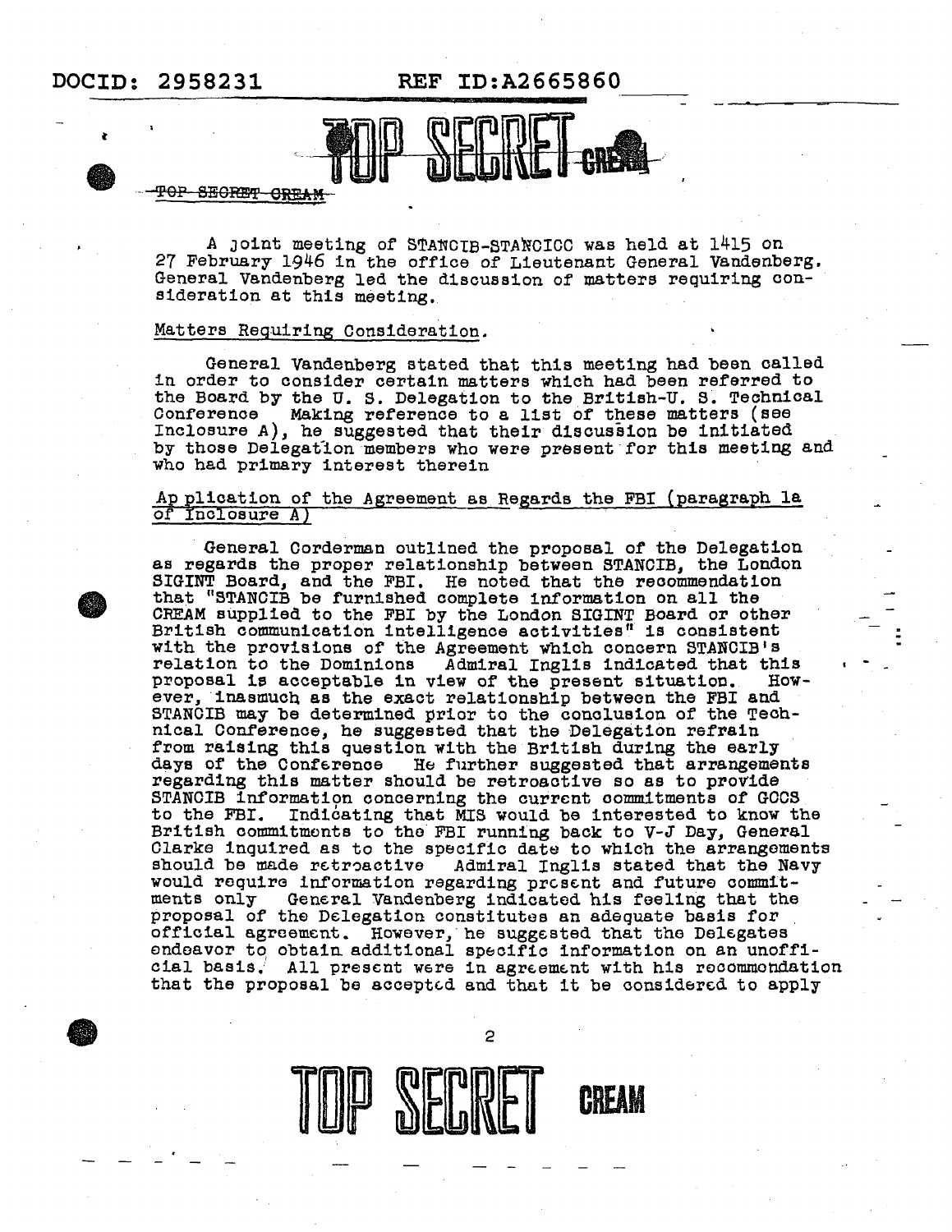

to current and future relationships botween STANCIB, the London SIGINT Board, and the FBI.

#### Control over Dissemination and Protection for the Sources of CREAM (paragraph 1b of Inclosure A)

Captain Wenger referred the Board to the alternative texts of paragraph  $3$ , Appendix A as prepared by the Delegates (see Inclosures B and C). The alternative versions represent the varying views of the Army and Navy members of the Delegation, and were therefore referred to the Board for policy decision. There ensued a discussion of the three major problems involved, 1.e., (1) the extent to which subordinate,field commanders will be given responsibility to make decisions regarding the use of CREAM in a tactical situation, (2) the need for a disciplinary policy to assure proper use of CREAM, and (3) the extent to which CREAM may be dissominated for use in lower echelons of command General Vandenberg suggested that STANCIB authorize General Vandenberg suggested that STANCIB authorize the dissemination of CREAM to subordinate commanders and that General Eisenhower and Admiral Nimitz be requested to render a decision which will provide a strong disciplinary policy re-<br>garding its proper use. Admiral Inglis indicated his feeling that any consideration of wartime dissemination and disciplinary measures is academic at present, and that, for purposes of measures is academic at present, and that, for purposes of upon dissemination. Citing the present situation in Yugoslavia as a case in point, General Vandenberg noted that the question of proper utilization of CREAM in a tactical or local situation of proper utilization of CREAM in a tactical or local situation<br>will arise in peace as well as war. It was his feeling, there-<br>fore, that STANCIB must now delineate satisfactory procedures which will be applicable during both war time and peace. He recommonded that STANCIE prepare proposed regulations concerning the dissemination of CREAM and a recommended policy regarding disciplinary action. The Chief of Staff and Chief of Naval Operations should then be advised that a policy statement regarding strong disciplinary action is prerequisite to adequate dissemination. He further proposed that, if' such action is acceptable, the Board should agree in principle to an extension of dissemination, and shoµld direct STANCIOC to prepare specific regulations and recommendations regarding disciplinary action. Indicating his agreement with this course of action, Admiral Stone noted that the final regulations should be prepared on the basis of the policy approved by General Eisenhower and Admiral Nimitz for dissemination and use with due emphasis on disciplinary policy.



3

ΠE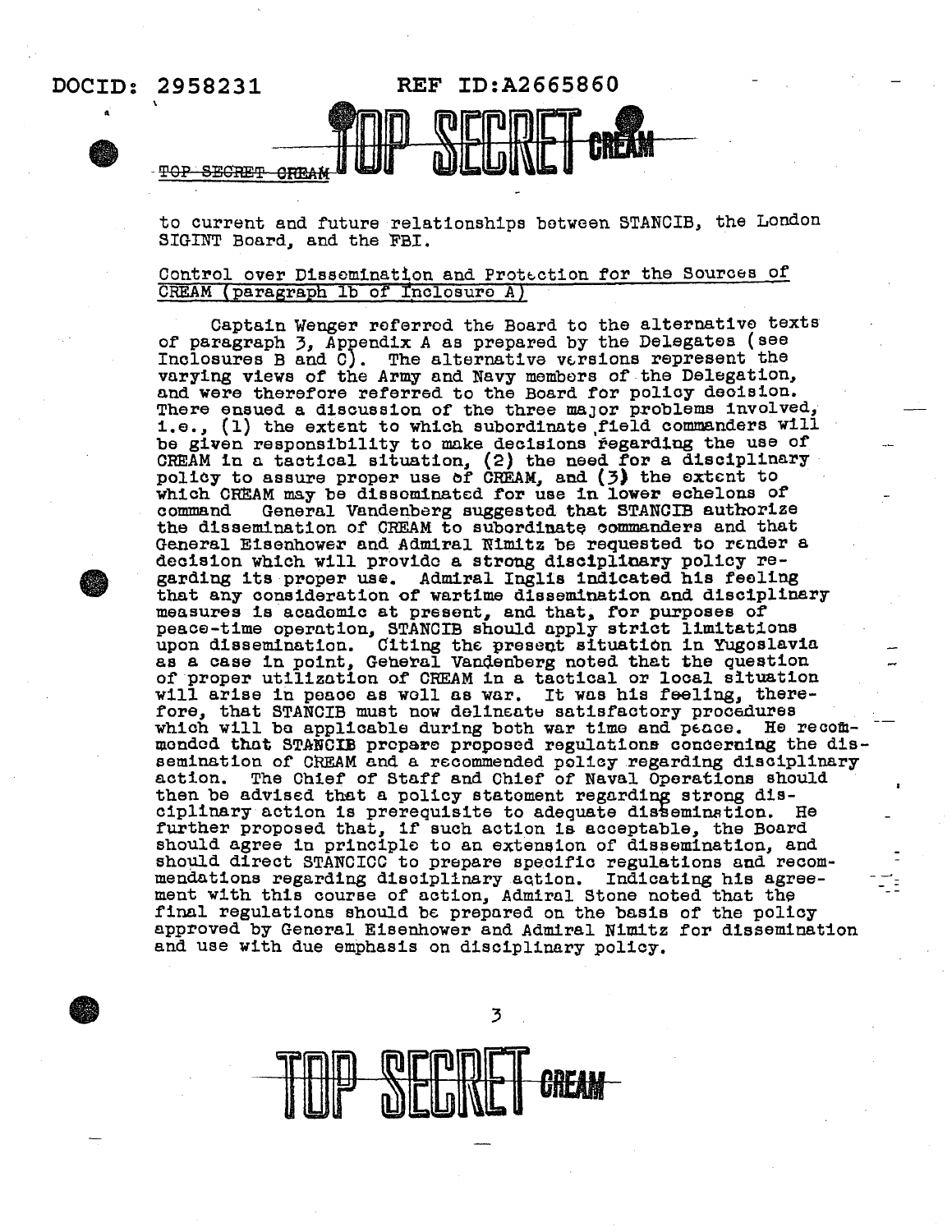

#### TOP SEGRET GREAM

Admiral Inglis inquired whether the Board could determine a specific level below which subordinate field commanders would not be authorized to make decisions regarding the use of CREAM in a tactical situation. He was concerned that a subordinate commander with incomplete knowledge of the over-all strategic situation might use CREAM in such fashion as to Jeopardize the activities of other field commanders. It was his feeling that the authority to make decisions regarding the use of CREAM should not be delegated lower than to theater commanders. General Vandenberg stated that, aside from intelligence personnel, CREAM should be passed to those who need it. Its proper use will depend largely on tho adequacy of disciplinary measures applied. Noting that the Army members of the Delegation prefer the strict interpretation contained in Inclosure 0, whereas the Navy members favor the loss restrictive version presented in Inclosure *B1* General Oordorman requested that the Board maku a definite decision in terms of these two points of view. recommended that, for purposes of discussion and agreement with the British, the Board accept the principle that decisions regarding the use of CREAM may b& made by all commanders authorized to receive it. Captain Wenger indicated his agreement with General Corderman that field commanders will use any intelligence they have. The extent to which it is properly used will be deter-<br>mincd primarily by the strength of disciplinary controls. Captain Wenger and Captain Smedberg cited the submarine activities and kamikaze raids in the Pacific as cases wherein the less strict interpretation of the Navy had been necessarily and successfully interprotation of the Navy had been necessarily and successfully applied. Admiral Stone notod that the Navy policy as reflected in the current corrected edition of CSP 1805 resulted from considurable efforts to effect the proper balance between security and use of ULTRA during the Pacific War. General Vandenberg recommended that the Navy version be accepted by the Board with tho understending that it will be amondod to add provisions for drastic disciplinary action. Admiral Stone stated that General Vandenberg's proposal is entirely acceptable to him.

Admiral Inglis inquired whother the proposed appendices include specific delineation of recipionts and their responsibilities. Colonel Hayes pointed out that the appondix material prepared to date is intended to serve as a basis for agreement in principle with the British and is not considered to be a set of specific<br>regulations Indicating his agreement with Colonel Hayes. Capta Indicating his agreement with Colonal Hayes, Captain Wenger noted that the version recommended by the Navy is based on the assumption that adequate specific regulations will be prepared consistent with the principles established thercin. In view of this, Admiral Inglis indicated his acceptance of the Navy version



e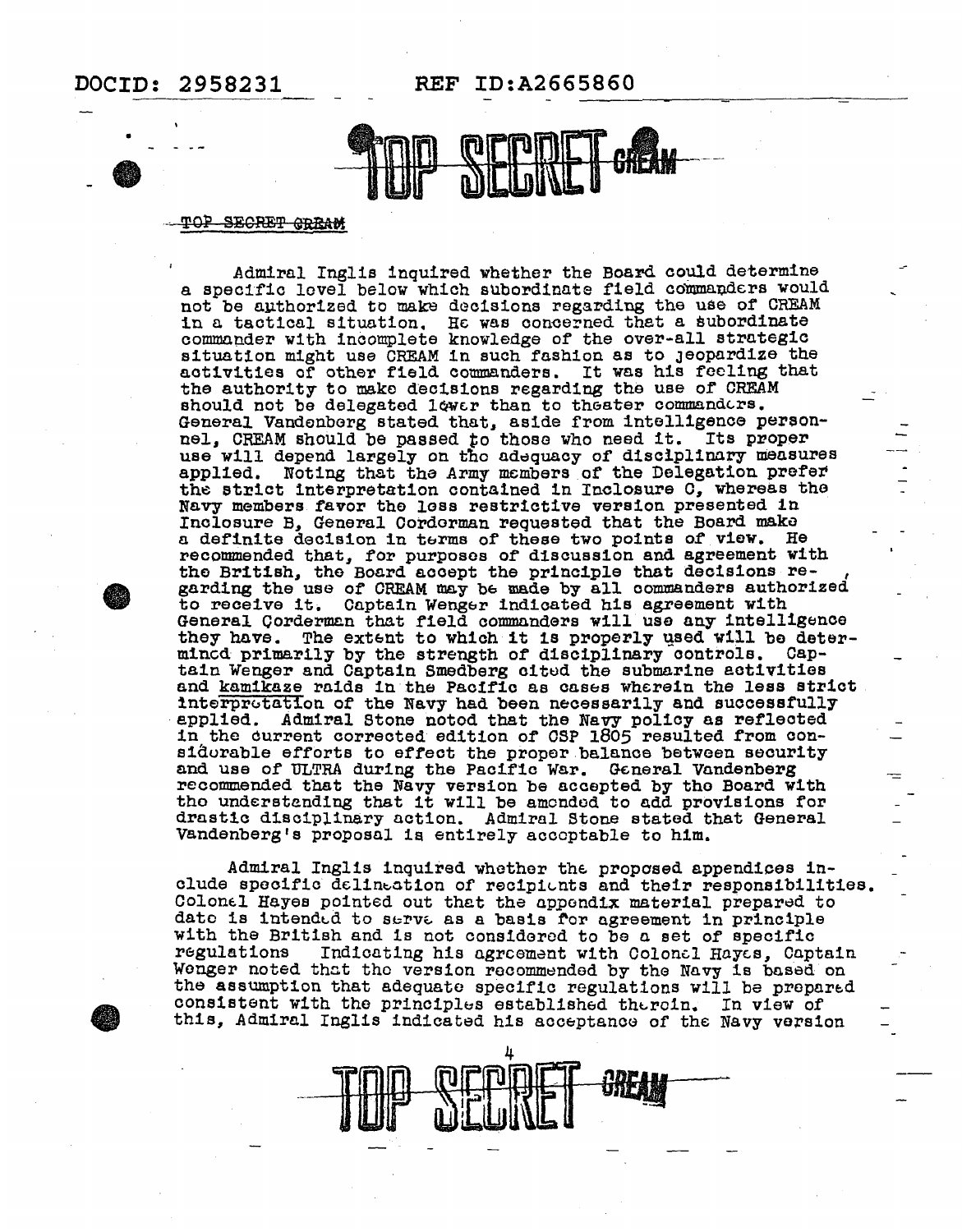REF ID:A2665860



#### <del>TOP BEORET BREAM</del>

with the understanding that subsequent regulations will pro-<br>vide specific definition of recipients and responsibilities. General Corderman stated his understanding that specific regulations will be prepared after the Conference. All present indicated agreement with his view that, for purposes of discussion at the Conference, STANCIB would prefer agreement based on Inclosure B, but would accept Inclosure C if necessary in reaching agreement with the British.

#### Extent to Which the British May Be Advised Regarding U.S. Intercept Facilities (paragraph 1c of Inclosure A).

General Corderman reported that a list of British intercept facilities had been received and that the British had requested that a similar list of U.S. facilities be made available to them. As regards that intercept stations and the proposed station<br>in the secommended that no written record thereof be made available to the British. However, he indicated his intention to inform Sir Edward Travis personally that STANCIB controls a few unlisted facilities. He further indicated that it might be Admiral  $\blacksquare$ station specifically. advisable to mention the the service Inglis indicated his feeling that tho unlisted stations should be mentioned in the written reply to the British although it should not be necessary to indicate their specific location. It was his feeling that this is necessary to fulfill our obligations for the exchange of information in accordance with the Agreement. A written statement in this mattor would protect STANCIB against any possible feeling that STANCIB had failed to meet its obligation. Admiral Stone indicated his agreement with Admiral Inglis. There ensued a discussion regarding the necessity of exchanging this type of information within the provisions of the Agreement. General Corderman felt that, even though the Agreement may not spocifically require that this information be made available, practical collaboration in intercept control requires that it be exchanged It was agreed by all present that information regard-<br>ing the existence of these "extra" facilities should be made available to the British in writing, but that it should be presented in the same manner as used by the British to indicate a small percentago of their facilities not specifically described as to location

Extent of Direct Exchange and Liaison between ASA, Europe and GCCS as Regards Problems .

General Corderman inquired as to the policy of the Board regarding direct liaison and exchange between ASA, Europe and



E.O. 12958, as amended<br>Section 3.3(b)(1), (b)(3), and (b)(6)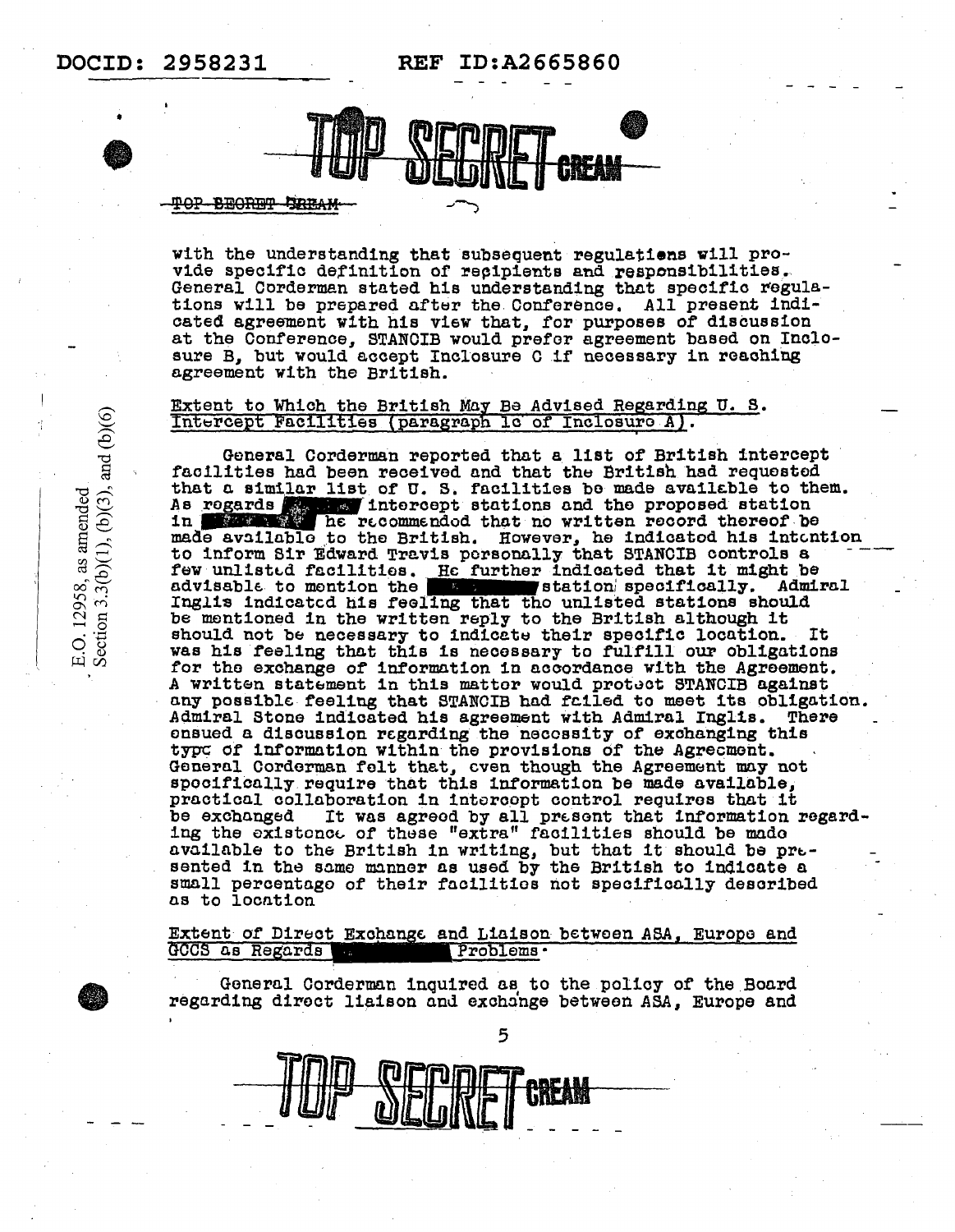E.O. 12958, as amended<br>Section 3.3(b)(1), (b)(3), and (b)(6)

REF ID:A2665860



#### TOP SECRET CREAM

GOOS on problems. Admiral Inglis restated his views regarding other problems need not be so carefully restricted. All present were in agreement that no special security restrictions need be applied to the second problems.

Admiral Inglis and Captain Smedberg left the meeting at this time.

# Use of U.S. Equipment for the Additional Communication Channel<br>Between Washington and London (paragraph 1d of Inclosure A)

Noting that the proposed Navy channel may be used to provide additional C I. communications between Washington and London, Captain Wenger recommended that the Board accept the proposal of the Delegation in this matter. Admiral Stone suggested that, inasmuch as the proposed Navy channel had been initiated by the Navy to handle several ectogories of communications, the Navy rather than STANCIB should be considered responsible for furnishing the necessary equipment He stated that the proposed equipment will be a four-channel Multiplex from the Navy Department to the Admiralty, including one channel from Op-20-G for the handling of C. I. traffic, one channel for goneral naval traffic, one channel for state Department traffic, and one channel for the use of the British Admiralty unit in Washington. The channel for C. I. communications may be extended from the Admiralty to GCCS, this extension to be provided by the British U.S. equipment will be provided by loan rather than by lend-lease. Captain<br>Harper recommended that, through the U.S. Delegation, STANCIB<br>officially urge the Admiralty to accept the Navy plan. This proposal was accepted by the Board.

Pointing out the necessity of maintaining two channels of communication, General Corderman noted that the present channel through Canada should be retained as a British-controlled link. However, the U. S will have to maintain the land line from Washington to Oshawe. He therefore recommended that STANCIB approve Army responsibility to maintain this circuit. All present indicated their approval of this recommendation.

Use of U. S Cryptographic Equipment and Training Facilities for the Encipherment of C. I. Communications between U.S. and British Organizations (paragraph le of Inclosure A).

The Board accepted this proposal of the Delegation.

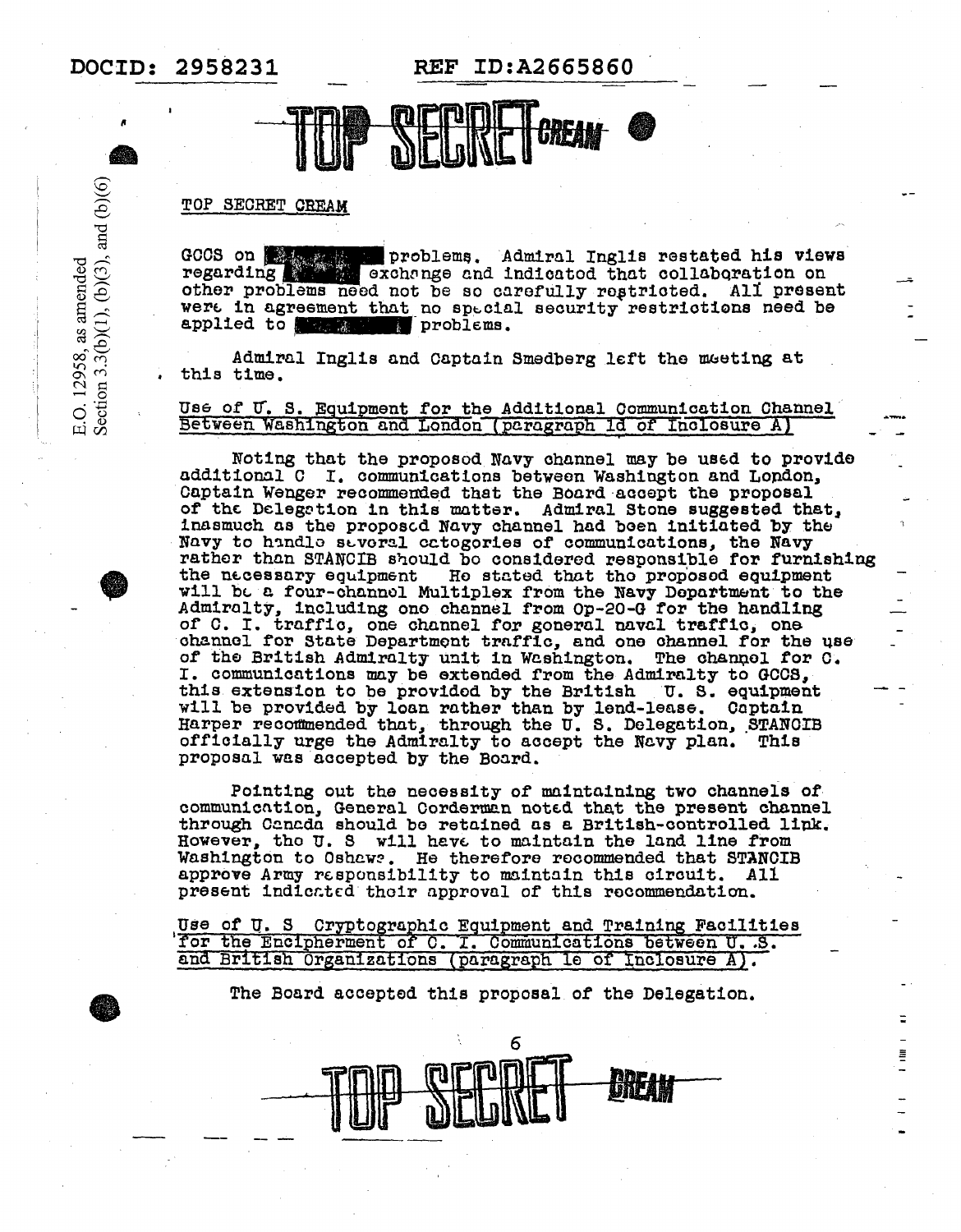REF ID:A2665860



#### TOP BEORET OREAM

#### Exchange of Technical Equipment

Making reference to that pertion of paragraph 5, Appendix<br>B (see Inclosure D), which concerns provisions for the exchange of technical aquipment, Captain Wenger noted that this problem had been raised with the British in connection with the extent of the exchange of methods and tochniques. Inasmuch as the Army and Navy will be limited in their exchange of technical equipment by commercial contracts and patent rights, he recommended that the Board approve this portion of the appendices as prepared by the Delegation. All present indicated their acceptance of these provisions.

#### Agenda Materials to be Forwarded to the British

STANCIB directod that, subsequent to final review by the Delegation as to form and content, the proposed U.S. Appendicos to the Agreement be mide available to for forwarding to the London SIGINT Board.

There being no further matters for consideration at this time the meeting was adjourned.

Rospectfully,

ROBERT F PACKARD JOHN F. CALLAHAN Secretariat, STANCIB-STANCICC



E.O. 12958, as amended<br>Section 3.3(b)(1), (b)(3), and (b)(6)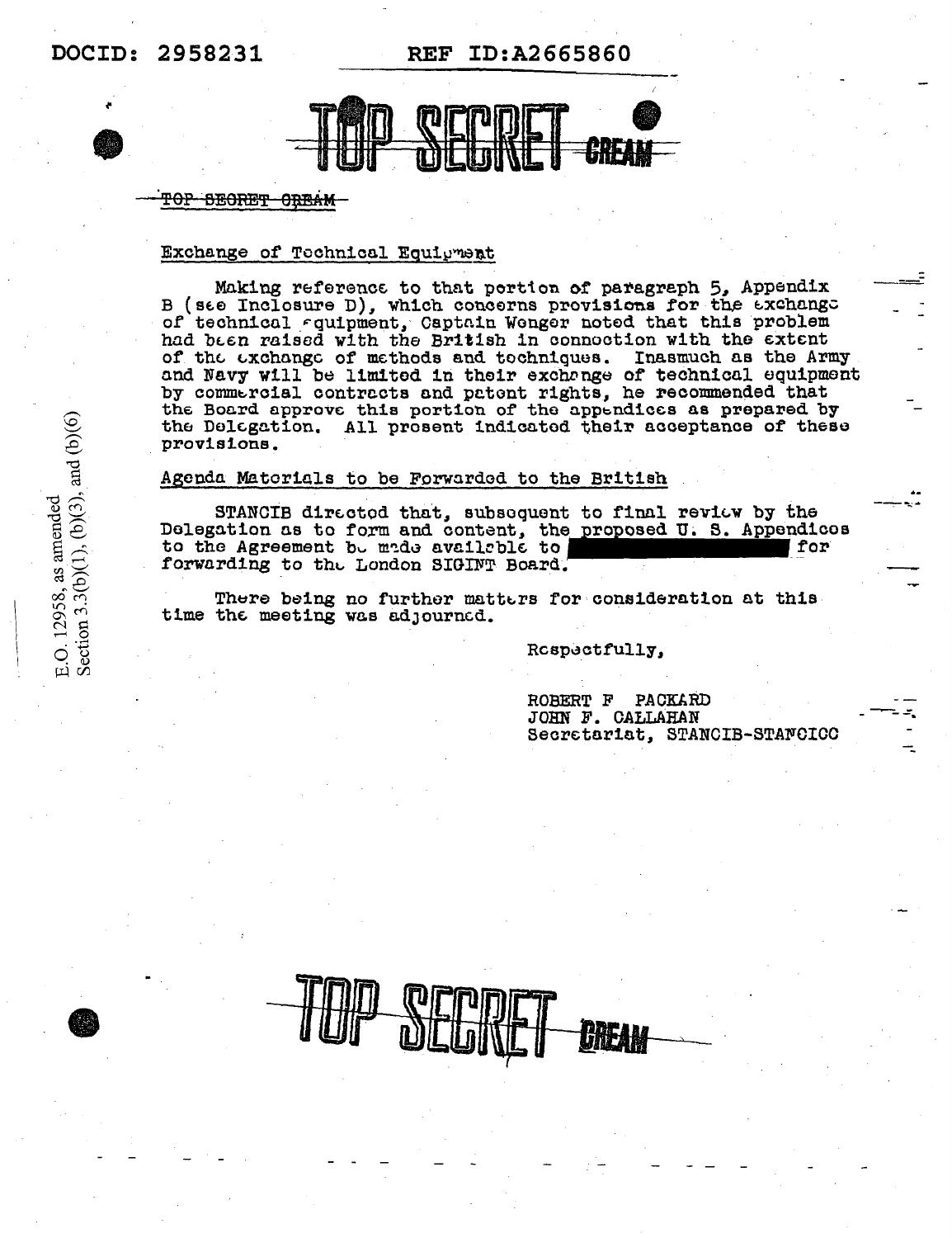Section  $3.3(b)(1)$ ,  $(b)(3)$ , and  $(b)(6)$ 

O. 12958, as amended

ம்

**REF ID:A2665860** 



#### TOP SECRET CREAM

#### INCLOSURE A

MATTERS REGARDING TECHNICAL CONFERENCE REFERRED TO

#### STANCIB FOR CONSIDERATION

At its meeting on 26 February the STANCIB Delegation to the ı. forthcoming Technical Conference decided that the following matters should be referred to STANCIB for policy decision or approval

- $\alpha$ . Tho STANCIB Delegation will inform the London SIGINT Board of its inability to represent the FBI in matters<br>requiring liaison with British agencies, excepting that<br>STANCIB will represent all communication intelligence activities of the United States in fields other than The Delegation desires that STANCIB act 1.2 唐瓒 : as the channel via which the British communication intelligence activities will furnish CREAM information to the FBI, it has as its minimum requirement that STANCIB be furnished complete information on all the CREAM supplied to the FBI by the London SIGINT Board or other British communication intelligence activities.
- Reference Paragraph 3 of Appendix A\*.-- The problem of ъ. controlling the dissemination and protecting the sources of CREAM intelligence is considered to be one of determining how far down in the echolons of command CREAM It is believed intelligence should be made available that all commanders having accoss to CREAM intelligence should be authorized to determine whether the risks involved in its utilization are justified by the results to be gained thereby. A broad policy statement concerning the dissemination and safeguarding of CREAM is requested.
- Reference Paragraph 5 of Appendix C\*. -- It is proposed<br>that the existence of the **Manuel Intercept stations**  $\circ$ . Intercept stations and the proposed intercept station in shall not be divulged to the London SIGINT Board as existing or proposed intercopt facilities.
- đ Reforence Paragraph 1 of Appendix F\*. -- Will STANCIB furnish radio equipment to the London SIGINT Board Station noar London for use in communication in Washington?

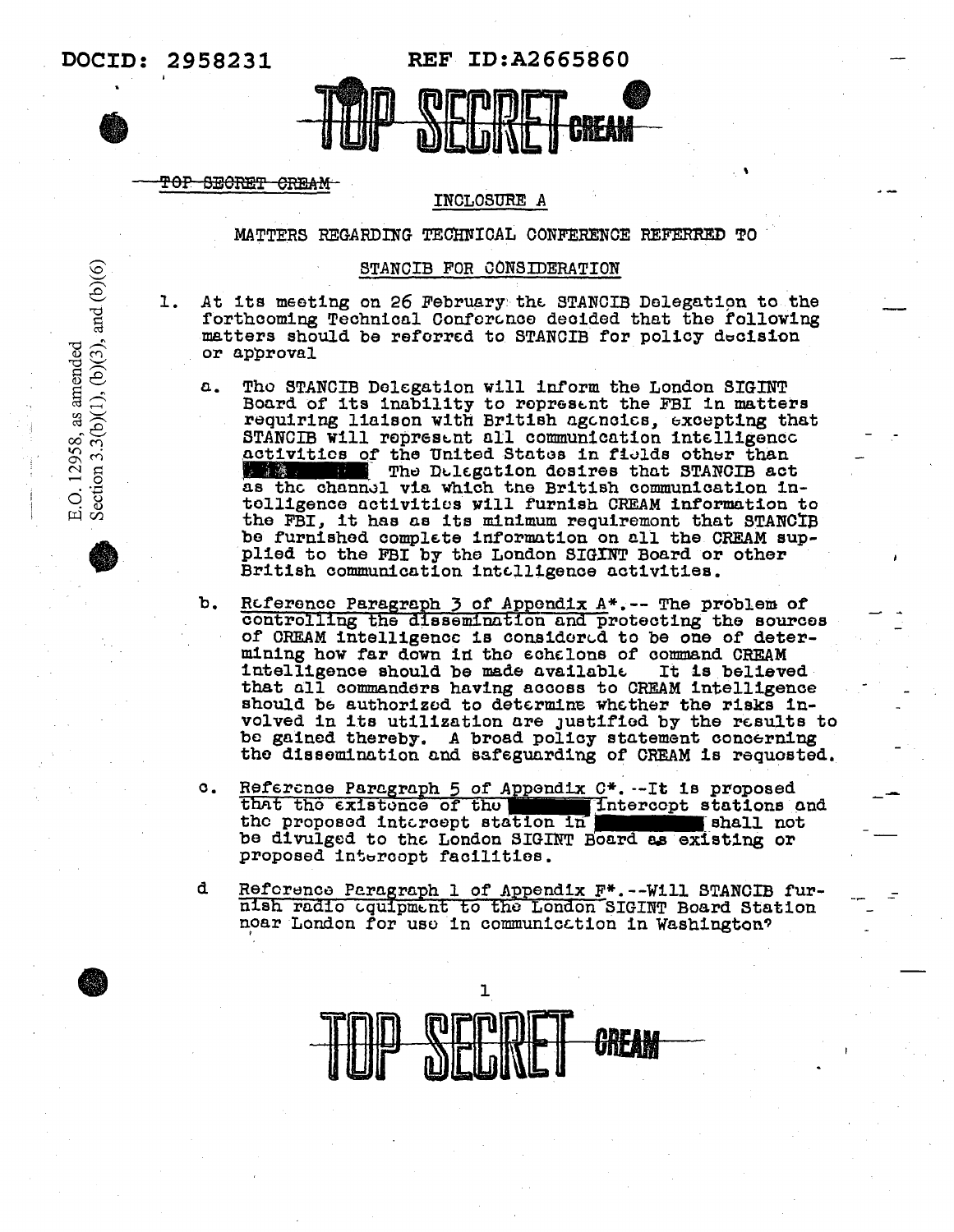

## TOP SECRET CREAM-

Reference Paragraph 4 of Appendix F<sup>\*</sup>.--Will STANCIB fur-<br>nish cryptographic equipment for use by the London SIGINT<br>Board and provide for the training of British personnel  $\pmb{\Theta}$  . to operate such equipment?

\*Paragraph references apply to the second version of Appendices<br>A-G which were distributed to STANCIB-STANCICC on 27 February 1946.

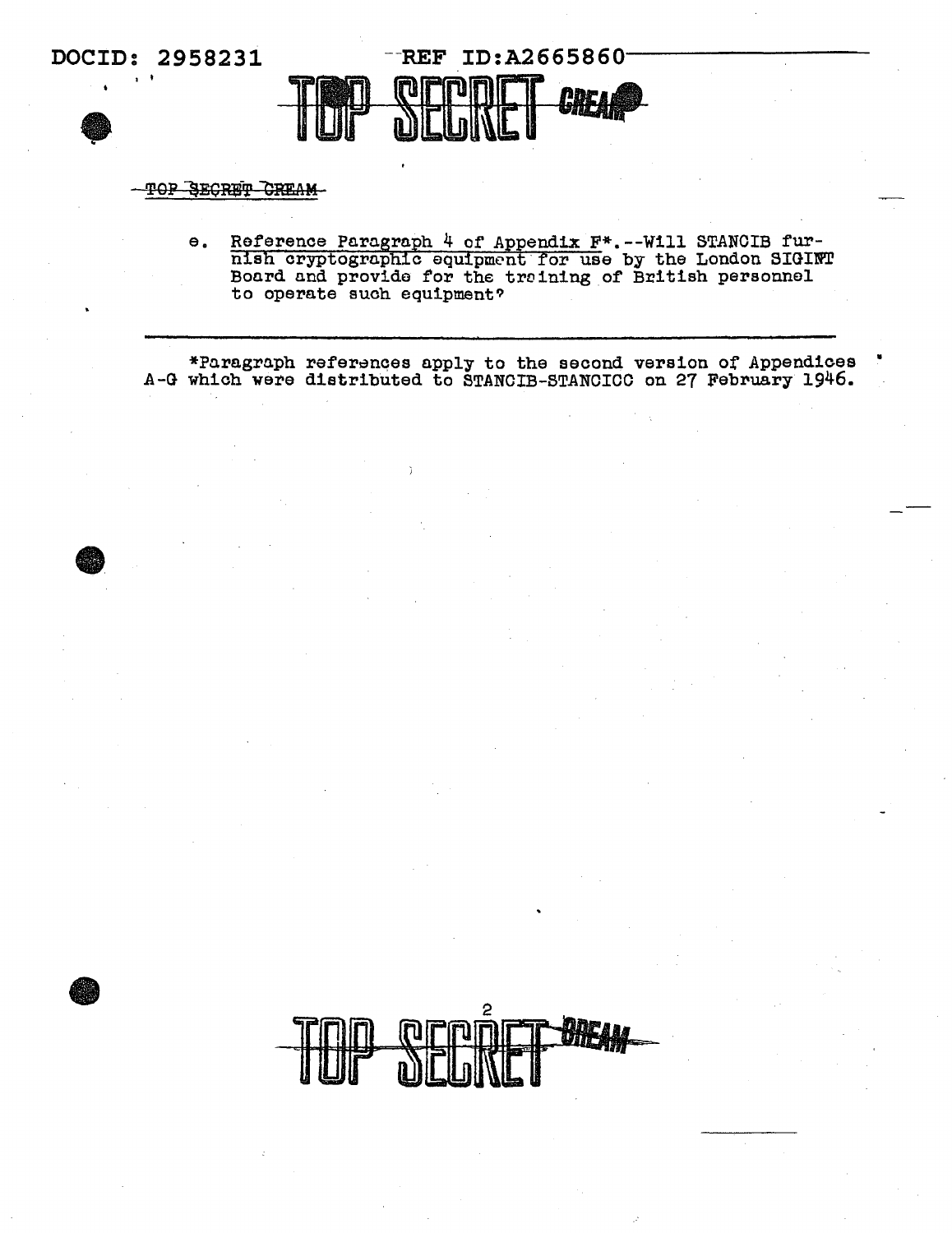•

•<br>●

**DOCID: 2958231 REF ID:A2665860** 



TOP SECRET

#### INCLOSURE B

PARAGRAPH 3, APPENDIX A

3 In time of war, the full effectiveness of Communication Intelligence cannot be realized unless operational use 1s made of 1t. However, when action is oontemplat6d in the light of Communication Intelligence, the possibility of compromising the source must always be borne in mind and this danger must always be weighed against the military advantage to be gained. In general, momentary tactical advantage is not sufficient ground for risking the compromise of a Communication Intelligence source. When the decision is made to take action based on Communication Intelligence, studied effort must be made to ensure that such action cannot be attributed to Communication Intelligence alone In every case, where at all practicable, action against a specific target revealed by Communication Intelligence shall be preceded by appropriate reconnaissance or other suitable deceptive measures to which the enemy can reasonably be expected to.attribute the action.

IP SERRET

. -

•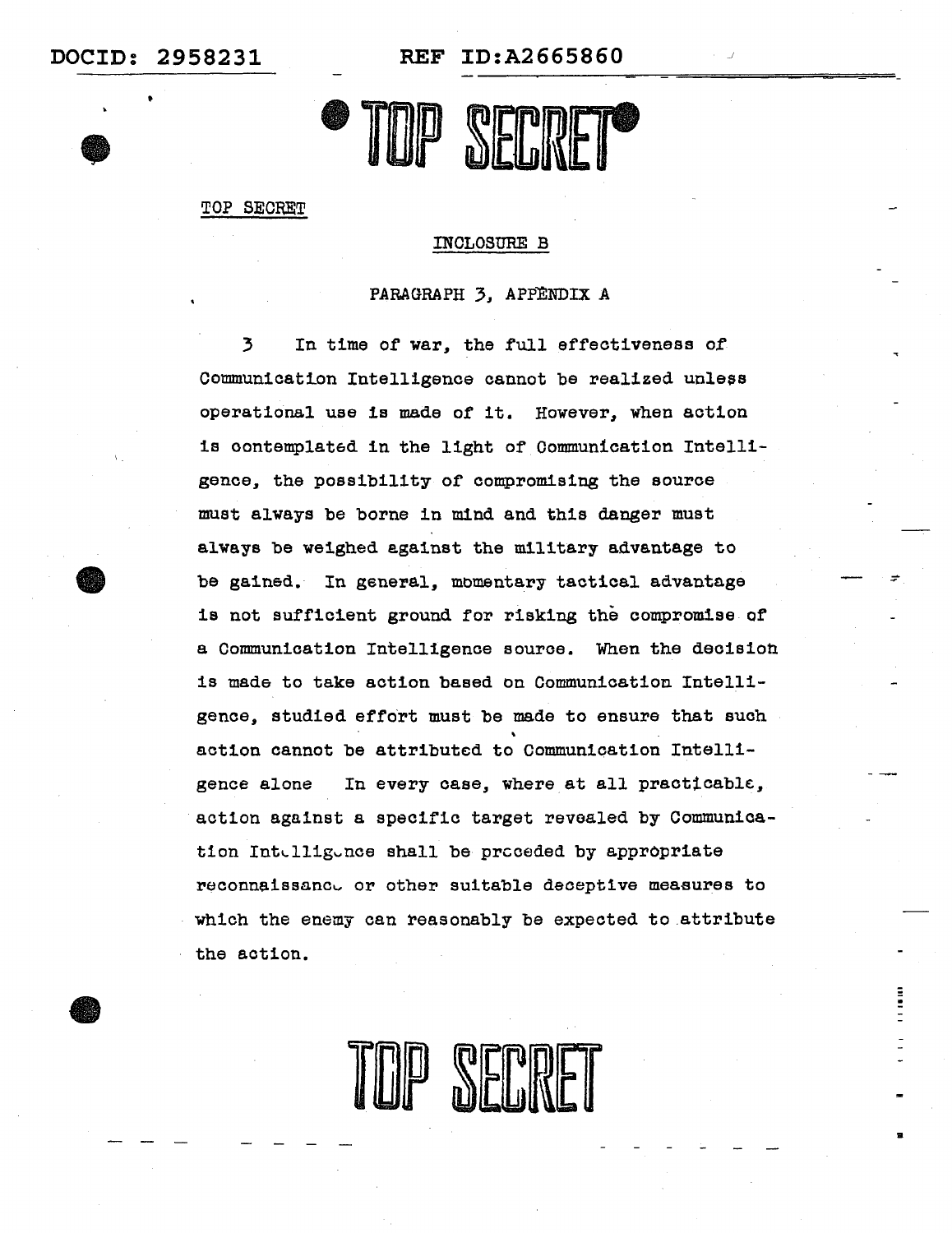•<br>●

REF ID:A2665860



TOP SECRET

#### INCLOSUBE C

ALTERNATIVE PARAGRAPH 3, APPENDIX A

3. When it is necessary to take action based on Communication Intelligence, the greatest possible care must be taken to ensure that the action cannot lead any representative of a foreign power to the conclusion that such action was inspired by Communication Intelligence In war time the gaining or a temporary tactical advantage is an entirely insufficient reason for risking the compromise of a source of Special Intelligence, and any action based on Special Intelligence must be capable of being fully accounted for by other means such as reconnaissance, prisoner-of-war reports, agents' reports, etc., a suitable lapse of time being allowed before promulgation of action, if necessary.